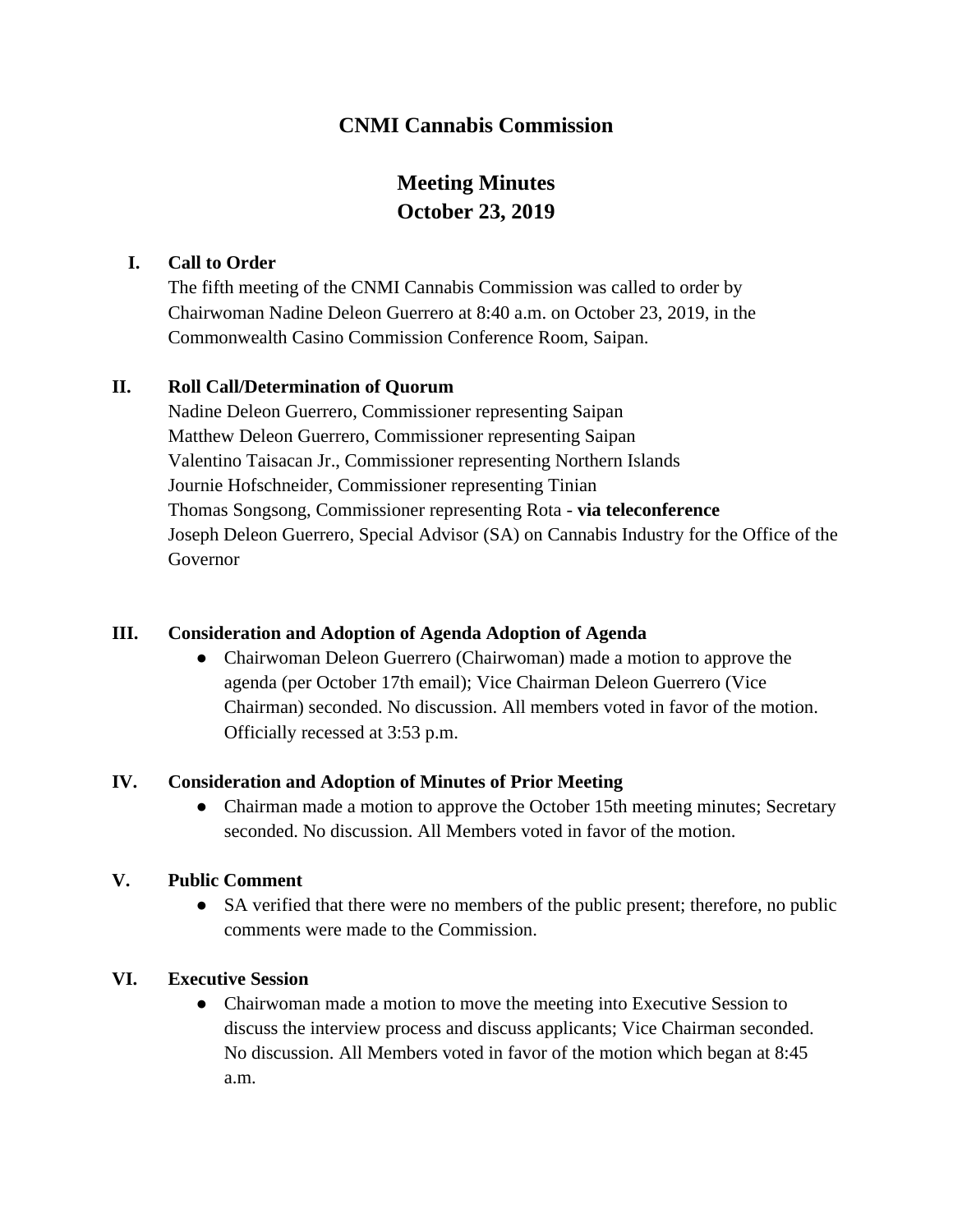● Chairwoman made a motion to move the meeting into Regular Session; Vice Chairman seconded. No discussion. All Members voted in favor of the motion, starting Regular Session at 12:08 p.m.

Topics discussed during Executive Session:

- 1. House-keeping details for interviews
- 2. Interview process

**RECESS** Chairwoman called a recess at 12:09 p.m.

**IN SESSION** Chairwoman called the meeting to order at 1:31 p.m.

- Chairwoman made a motion to move the meeting into Executive Session to continue the interview process for candidates competing for the Managing Director position; Vice Chairman seconded. No discussion. All Members voted in favor of the motion which began at 1:32 p.m.
- Chairwoman made a motion to move the meeting into Regular Session; Vice Chairman seconded. No discussion. All Members voted in favor of the motion, starting Regular Session at 4:47 p.m.

Topics discussed during Executive Session:

- 1. Interviews concluded, Members deliberated
- 2. Discussed the selection of the successful candidate

**RECESS** At 4:48 p.m. Chairwoman requested we reconvien at 1:30 p.m. on October 24th.

## **October 24, 2019**

- **IN SESSION** In the absence of Chairwoman, Vice Chairman called the meeting to order at 1:28 p.m.
- **RECESS**Vice Chairman recessed the meeting at 1:29 p.m. until Friday, October 25th at 11:30 a.m. due to members being away.

# **October 25, 2019**

**IN SESSION** Chairwoman called the meeting to order at 11:45 a.m.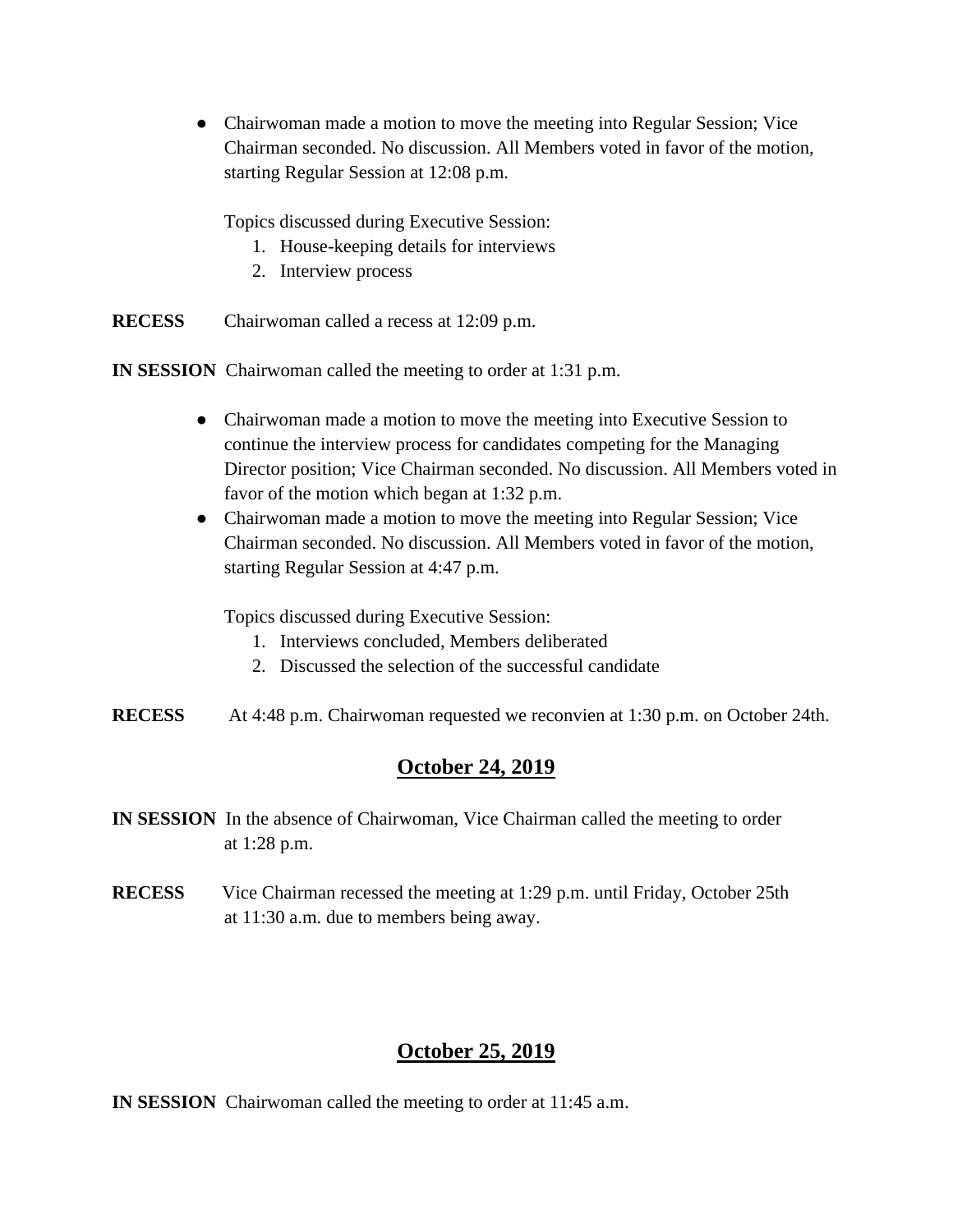- Chairwoman made a motion to move the meeting into Executive Session to discuss the selection of the Managing Director (MD); Secretary seconded. No discussion. All Members voted in favor of the motion which began at 11:47 a.m.
- Chairwoman made a motion to move the meeting into Regular Session; Vice Chairman seconded. No discussion. All Members voted in favor of the motion, starting Regular Session at 12:32 p.m.

Topics discussed during Executive Session:

1. Members selected the successful candidate for the MD position: Monique B. Sablan. Announcement will be forthcoming once hiring details are confirmed and if Monique accepts.

### **VII. Old Business**

- 1. AG's October 10th response to the Commission's questions
	- Members agreed to discuss outstanding items when legal counsel is present and to request the presence of legal counsel the next meeting. Items include: subpoenas, statutory construction, regarding Homegrown Registry eligibility criteria: "cards are valid for one year and *may be* renewed for qualified applicants."
	- Vice Chairman made the motion to this topic to next meeting; Secretary seconded it. No discussion. All Members voted in favor of the motion.

**Action required:** Chairwoman will request an expeditios LSR for counsel to attend the next meeting.

### **2. Satellite offices on Tinian and Rota**

- Secretary provided an update:
	- Secretary met with the Mayor of Tinian and Mayor agreed to allow the Commission to set up a satellite office and access an administrative staff member to assist with the Homegrown Registry intake process. Secretary will be meeting the Mayor on Monday, October 28th to finalize details.
- Commissioner Songsong provided an update:
	- Commissioner confirmed the office space and advised that he will meet with applicants as opposed to an administrative staff in the interim.

### **VIII. New Business**

- 1. Saipan office space
	- Chairwoman gave an update about the office space. Chairwoman and Secretary met with Procurement Office and requested an emergency procurement process to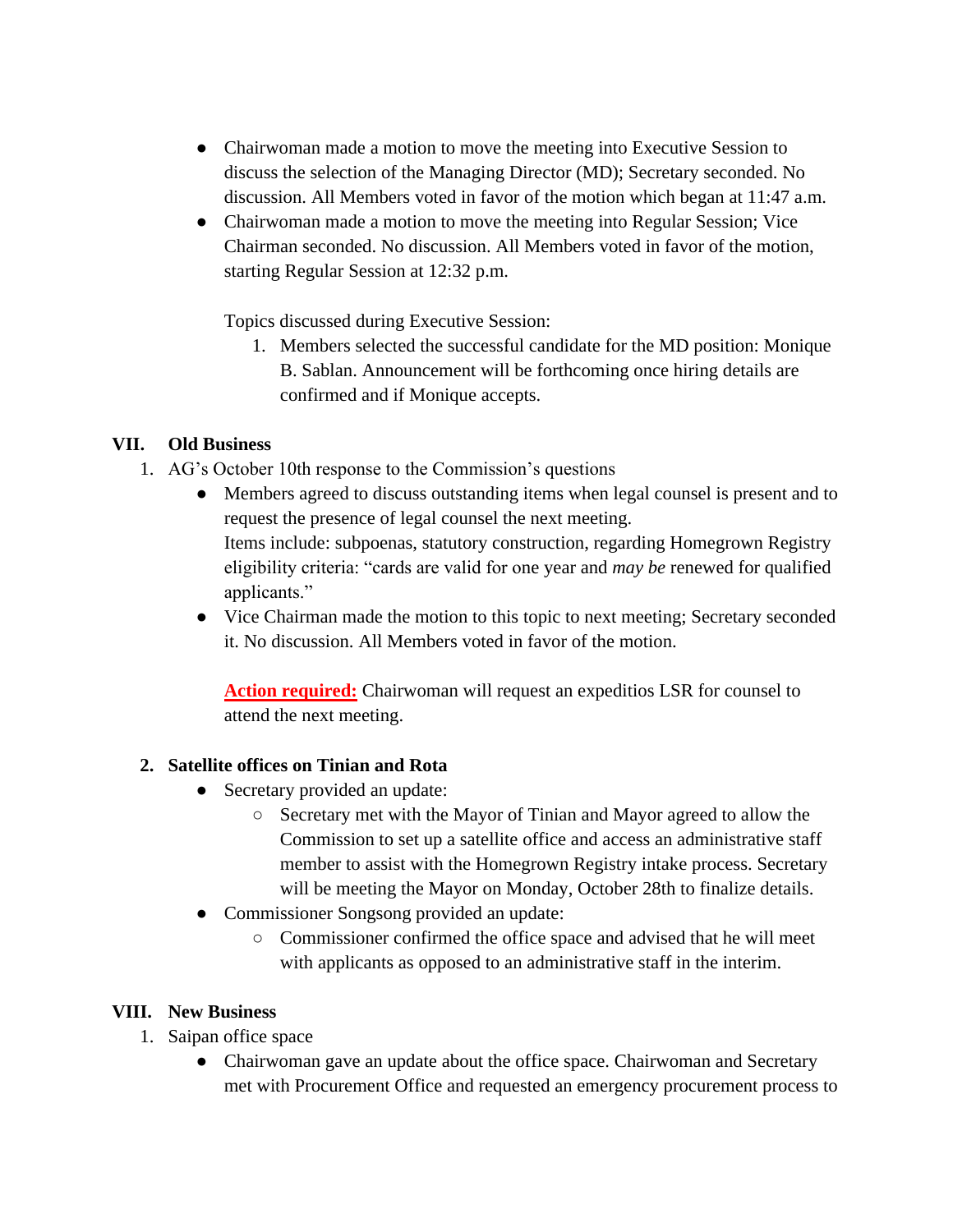avoid the 30 day processing requirement. Director Aguon advised that the Commission would need to submit a detailed letter outlining the rationale for an emergency procurement of a rental space. Director also requested that his administrative staff provide the appropriate forms to submit with the letter.

- As the expenditure authority, Chairwoman will prepare and sign the procurement documents for submission to Director Aguon and have Gov sign off.
- Chairwoman will also get quotes from Marianas Variety and Saipan Tribune for publicizing the procurement request.
- Monique may have leads on potential office spaces (CDA) that we may be able to use to reduce costs; however, the Commission will still send out the bid.

## **Action required:**

- 1. Chairwoman will prepare the procurement documents
- 2. Chairwoman will also get quotes from Marianas Variety and Saipan Tribune for publicizing the procurement request.
- 2. Setting up structure with Department of Finance (DOF)
	- Members agreed that Monique will take the lead on this and meet with DOF to discuss process for receiving fees
- 3. OPA Ethics Training
	- Chairwoman provided an update on her visit to OPA regarding ethics training. She advised that although OPA only offers the training once a year (most recent was held in June), since the Commission is new, the legal counsel that does the training will more than likely agree to our request. Chairwoman wants to hold off until the MD starts as well as the Executive Secretary (ES) to include them in the training.

**RECESS** At 12:54 p.m. Chairwoman requested a 5 minutes recess.

**IN SESSION** Chairwoman called the meeting to order at 1:07 p.m.

- 4. Executive Secretary (ES) Job Description
	- Vice Chairman offered to request a copy of the Casino Commission's Executive Secretary PD to use.
	- Members discussed that the ES will support the Commission; however, in the absence of scheduled Commission meetings, the ES will be under the supervision of the MD.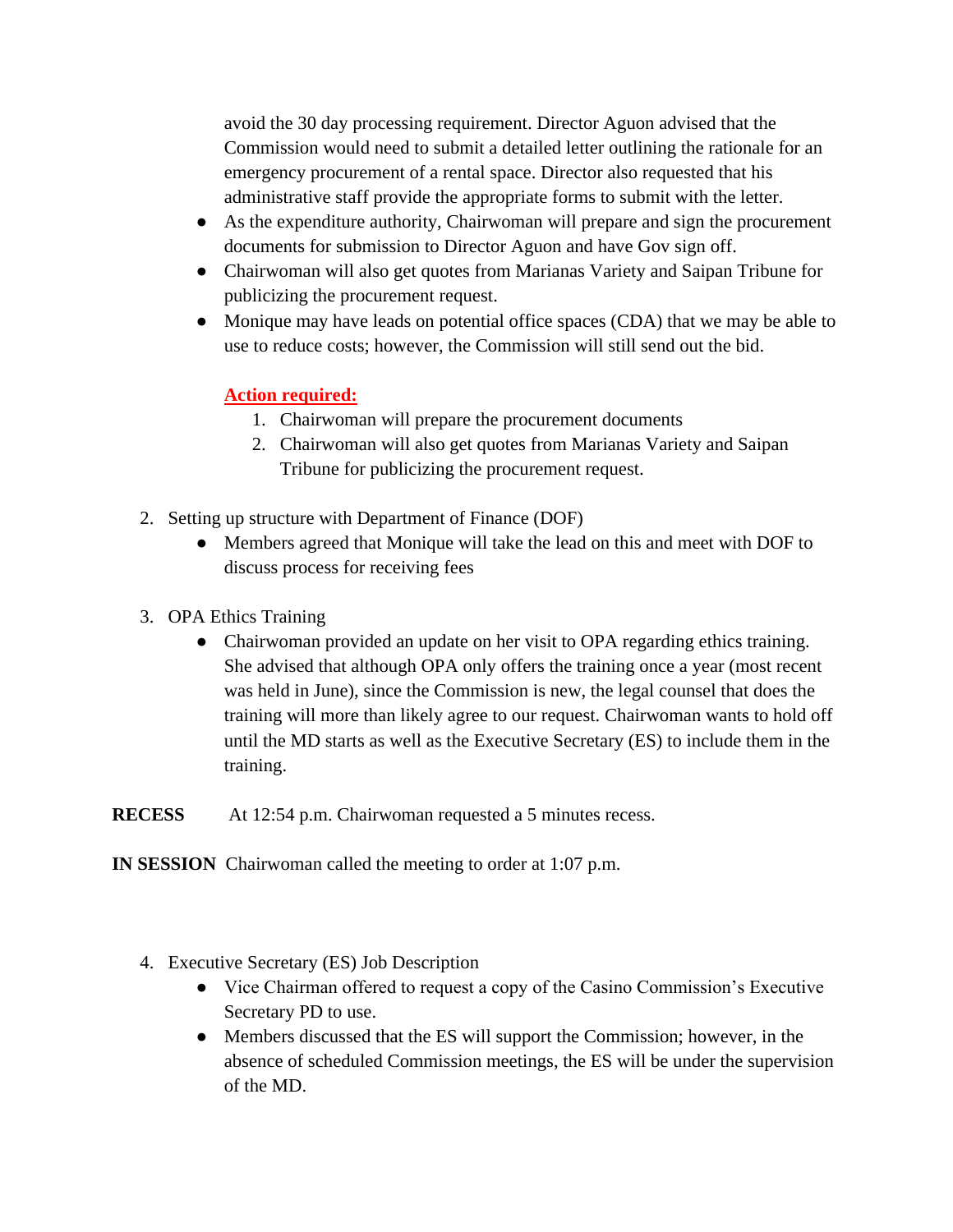- Members agreed that members should be involved in the hiring of the ES.
- Members discussed criteria for the position and job specific duties and logistics.
- Chairwoman requested to table this topic until Vice Chairman receives the copy of the ES PD from CCC.
- Members discussed the possibility of hiring someone that is recommended by another ES.
- 5. Commercial Regulations
	- Members discussed the reason for rolling out commercial as opposed to medical first. Based on the need for medical to have a lab and the absence of labs in the CNMI. SA recommended we roll out both regulations at the same time.
	- Members discussed implementing cultivation and one outlet for the cultivator. i.e. dispensary, as well as the idea of rolling out one license type at a time.
	- Members discussed the cultivator process from the cultivation site to the establishment and the definitions of "processors" (does not include marijuana drying) and "producer".
	- Commissioner Songsong brought up "fresh frozen" where after harvest, the marijuana is frozen.
	- Vice Chairman raised the point that we still need to review application processes and procedures prior to discussing commercial regulations and definitions. He recommended that we adopt definitions from law and codify them in the regulations and send to AG for review.
	- Vice Chairman confirmed the draft regulation was developed from Oregon's law and structure and combining the two.
	- Members discussed security requirements for commercial.
	- Vice Chairman suggested we focus our efforts on reviewing draft regulations, stopping at page , "Withdrawal of Applications".
	- Vice Chairman raised that the research certificate under "Fees" subsection b is not currently in the statute: *If the Commission approves an application and grants a research certificate, the fee is \$4,000 for a three-year term with an application fee of \$500.* Vice Chairman also noted that labelling and packaging pre-approval is not included in the statute. And other sections that we need to find the statutory reference within our law. Secretary confirmed that we would not need to consider renewals for the first 8 months of issuing the first license.
	- Vice Chairman offered to update the regulations and get the draft to a point of discussion and get it ready to send it to AG.
	- Vice Chairman made a motion to adopt the definitions that are contained in Public Law No. 20-66 and Public Law No. 21-5 and adopt them in the regulations; Secretary seconded. No discussion. All Members were in favor of the motion.